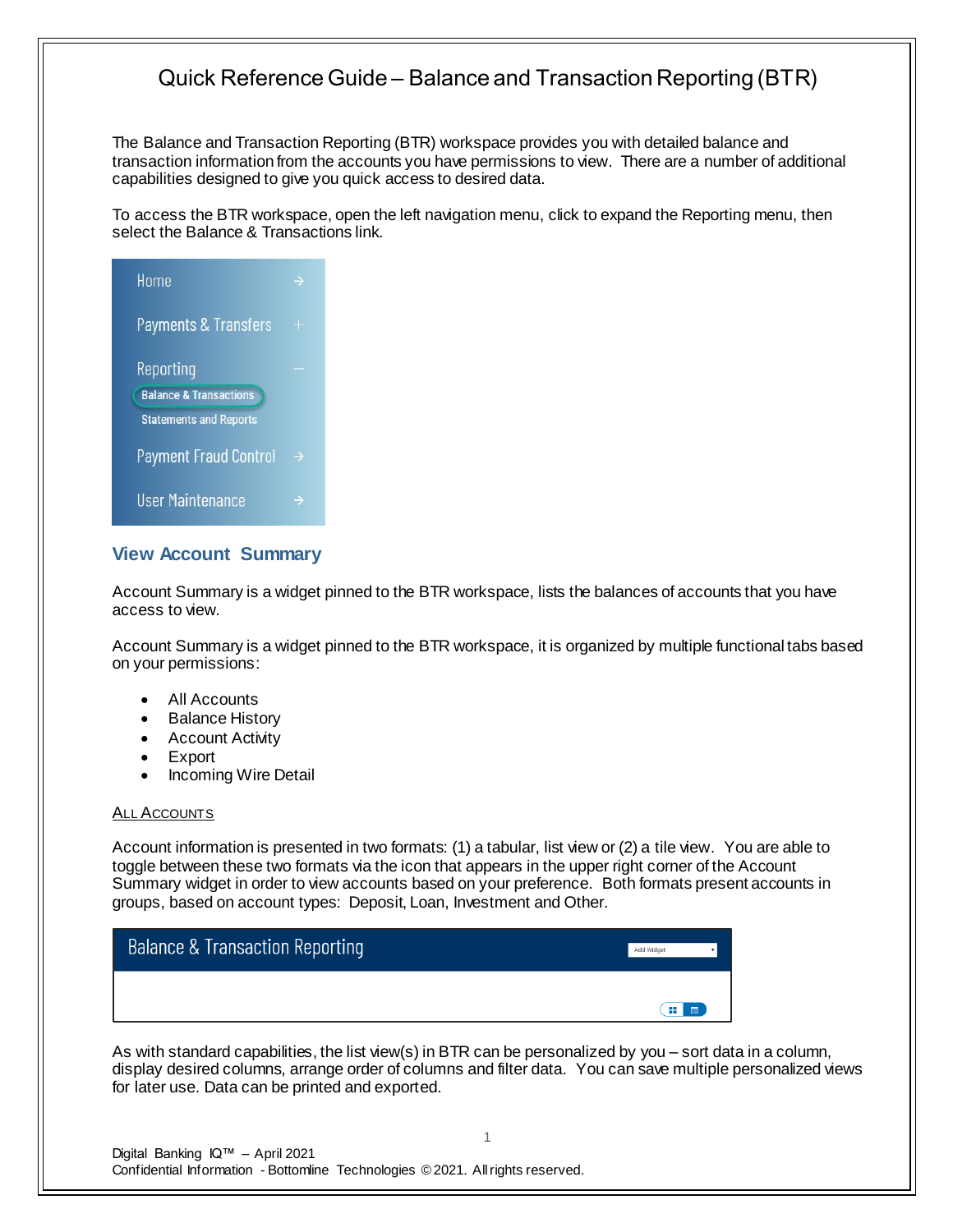In Account Summary All Accounts list view, the first account group is auto-expanded and subsequent groups are collapsed. Click on  $+$  to view more information. You can also view the account details by clicking on the account name link.

| <b>ALL ACCOUNTS</b>          | <b>BALANCE HISTORY</b><br><b>ACCOUNT ACTIVITY</b> | <b>EXPORT</b><br><b>INCOMING WIRE DETAIL</b>   |                                         |
|------------------------------|---------------------------------------------------|------------------------------------------------|-----------------------------------------|
| <b>Deposit Accounts</b><br>- |                                                   | <b>TODAY'S OPENING LEDGER</b><br>\$17,824.83   | <b>CURRENT AVAILABLE</b><br>\$17,824.83 |
| ALL ACCOUNTS $\smallsmile$   |                                                   | ← As of 04/05/2021 12:38 PM<br>$\triangledown$ | m<br>€.<br>_⊻                           |
| <b>ACCOUNT NAME</b>          | <b>ACCOUNT NUMBER</b>                             | <b>TODAY'S OPENING LEDGER</b>                  | <b>CURRENT AVAILABLE</b>                |
| <b>Payables Account</b>      | 123123123                                         | 3,738.37                                       | 3,738.37                                |
| My Alternate                 | 123456789                                         | 129.67                                         | 129.67                                  |
| <b>Test Account 1</b>        | 10010001                                          | 3,787.86                                       | 3,787.86                                |
| <b>Test Account 2</b>        | 10010002                                          | 1,540.95                                       | 1,540.95                                |
| <b>Test Account 3</b>        | 10010003                                          | 5,885.76                                       | 5,885.76                                |
| Saving 1234                  | 8758888                                           | 2,742.22                                       | 2,742.22                                |
| <b>VIEW 1-6 OF 6</b>         |                                                   | <b>DISPLAY</b>                                 | $\mathbf{1}$<br>$6\vee$                 |
| <b>Loan Accounts</b><br>$+$  |                                                   | <b>CURRENT AVAILABLE</b><br>\$14,211.44        | <b>CURRENT PRINCIPAL</b><br>\$9,414.30  |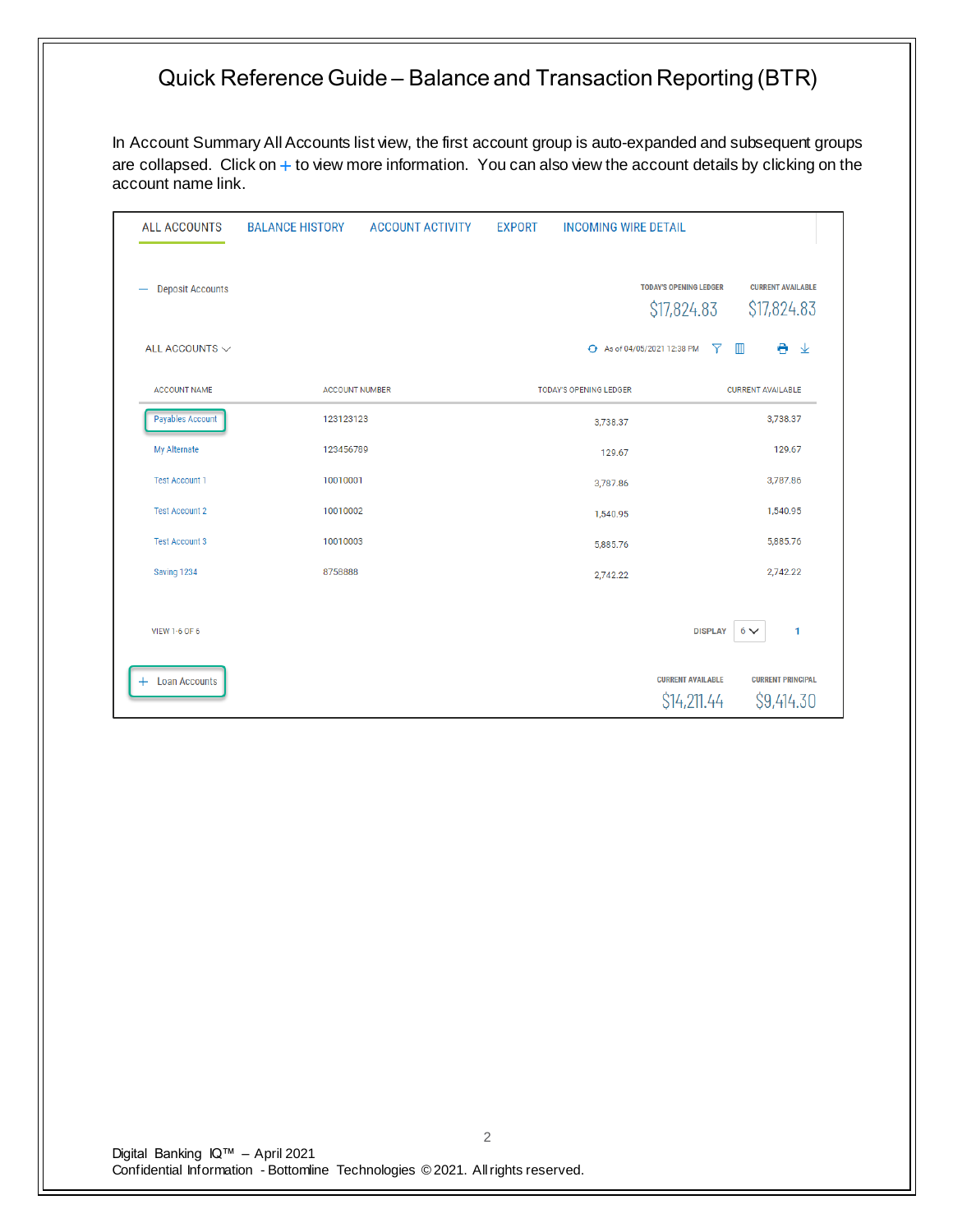From the Account Detail screen, you can

- 1. View transaction details of the selected account
- 2. View any images (checks, deposit tickets, etc.) associated with a transaction by clicking on the icon  $\triangleright$  where available.
- 3. If with administrative rights, rename the account display name for all users within the same Customer.
- 4. View additional account balance information as available.

| < Deposit Account Detail                                                              |                              |                                                                                                           |                                                                  |
|---------------------------------------------------------------------------------------|------------------------------|-----------------------------------------------------------------------------------------------------------|------------------------------------------------------------------|
| <b>DEPOSIT ACCOUNT</b><br>Payroll Account 0010000002<br>۰<br><b>Edit Account Name</b> |                              | Balances as of<br>09/23/2019 11:56 AM<br>\$253,446.94 \$918.53<br><b>CLOSING AVAILABLE OPENING LEDGER</b> | \$253,446.94 \$88.64<br>TODAY'S OPENING LEDGER CURRENT AVAILABLE |
| <b>Transactions</b> for<br>09/17/2019 - 09/23/2019<br>曲                               |                              |                                                                                                           | + As of 09/23/2019 11:56 AM                                      |
| DATE                                                                                  | <b>DESCRIPTION</b>           | <b>TRANSACTION DESCRIPTION</b>                                                                            | Y<br>m<br>e<br>$\downarrow$<br><b>DEBIT</b><br>CREDIT            |
| 09/20/2019                                                                            | <b>Bank Originated Debit</b> | <b>TELLER CASHED DEBIT</b>                                                                                | 19,227.97                                                        |
| 09/20/2019                                                                            | <b>Bank Originated Debit</b> | TELLER CASHED DEBIT                                                                                       | 1,922.85                                                         |
| 09/20/2019                                                                            | <b>Bank Originated Debit</b> | TELLER CASHED DEBIT                                                                                       | 382.16                                                           |
| 09/20/2019                                                                            | <b>Check Paid</b>            | <b>FED CLEARING DEBIT</b>                                                                                 | 23.322.91 【                                                      |
| 09/20/2019                                                                            | Check Paid                   | FED CLEARING DEBIT                                                                                        | 20,560.00 [2]                                                    |

In tile view, clicking on the account name also presents the transaction details of the account.

| <b>Balance &amp; Transaction Reporting</b>                                        | <b>Add Widget</b><br>$\mathbf{v}$                                               |                                                                               |  |                  |
|-----------------------------------------------------------------------------------|---------------------------------------------------------------------------------|-------------------------------------------------------------------------------|--|------------------|
| <b>DEPOSIT Accounts</b>                                                           |                                                                                 |                                                                               |  | ÷<br><b>IIII</b> |
| $\rightarrow$<br><b>PREMIER 5%</b><br><b>ACCOUNT NUMBER</b><br>123123123          | <b>BUILDING ACCOUNT</b><br><b>ACCOUNT NUMBER</b><br>23235252                    | <b>CAPITAL ACCOUNT</b><br>$\rightarrow$<br><b>ACCOUNT NUMBER</b><br>123456789 |  |                  |
| <b>CURRENT AVAILABLE</b><br>\$8,487.43                                            | <b>CURRENT AVAILABLE</b><br>\$4,864.14                                          | <b>CURRENT AVAILABLE</b><br>\$6,507.97                                        |  |                  |
| <b>LOAN Accounts</b><br><b>BUILDING LOAN</b><br><b>ACCOUNT NUMBER</b><br>36254512 |                                                                                 |                                                                               |  |                  |
| <b>CURRENT AVAILABLE</b><br>\$5,784.63                                            |                                                                                 |                                                                               |  |                  |
|                                                                                   |                                                                                 |                                                                               |  |                  |
| Digital Banking IQ™ - April 2021                                                  | Confidential Information - Bottomline Technologies © 2021. All rights reserved. | 3                                                                             |  |                  |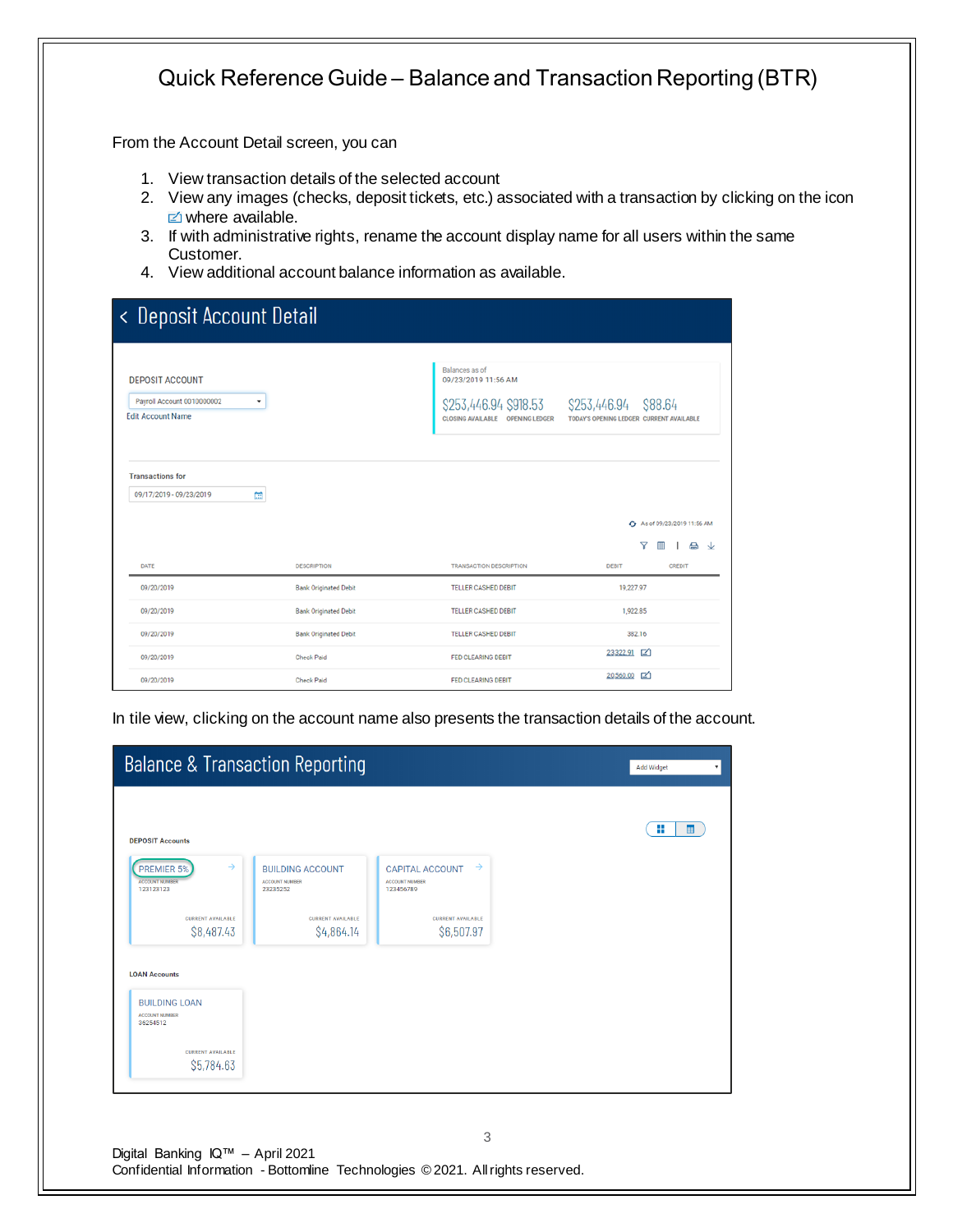The tile view offers a convenient account transfer ability by using your mouse to "drag" a tile onto another tile to indicate the from/to account pair for the transfer. On clicking and dragging the FROM account tile, the screen will adhere to pre-set transfer permissions and disable (by fading out) the accounts that are not set as a "TO" account.

When drag & drop tiles have met the eligibilities, a Quick Transfer display will open, pre-filling the FROM/TO accounts information. You only need to complete the desired amount.

|                                        |                                 |                                        |                                        |               | <b>INITIATE TRANSFER</b>                                             |                          |
|----------------------------------------|---------------------------------|----------------------------------------|----------------------------------------|---------------|----------------------------------------------------------------------|--------------------------|
|                                        |                                 |                                        |                                        |               | FROM ACCOUNT                                                         |                          |
|                                        |                                 |                                        |                                        |               | Commercial Checking -<br>1000000000003 (\$3,917.81 USD<br>Available) | $\overline{\phantom{0}}$ |
|                                        |                                 |                                        |                                        |               | \$3,917.81 USD Available                                             |                          |
|                                        |                                 |                                        |                                        |               | TO ACCOUNT                                                           |                          |
|                                        |                                 |                                        |                                        |               | Payroll Funding - 1000000000005<br>(\$8,320.89 USD Available)        | $\overline{\phantom{a}}$ |
|                                        |                                 |                                        |                                        |               | \$8,320.89 USD Available                                             |                          |
|                                        |                                 |                                        |                                        |               | <b>TRANSFER DATE</b>                                                 |                          |
|                                        |                                 |                                        |                                        |               |                                                                      |                          |
|                                        |                                 |                                        |                                        |               | 06/17/2019                                                           |                          |
|                                        |                                 |                                        |                                        |               | AMOUNT                                                               | 曲                        |
| <b>ACCOUNT SUMMARY</b>                 |                                 |                                        |                                        |               |                                                                      | 0.00                     |
| <b>DEPOSIT Accounts</b>                | COMMERCIAL CHEC $\rightarrow$   |                                        |                                        |               |                                                                      |                          |
| <b>COMMERCIAL CHEC</b>                 | ACCOUNT NUMBER<br>1000000000003 | <b>COMMERCIAL CHEC</b>                 | <b>PAYROLL FUNDING</b>                 | $\rightarrow$ | <b>MEMO</b>                                                          | Optional                 |
| <b>ACCOUNT NUMBER</b><br>1000000000003 | CURRENT AVAILABLE               |                                        | <b>ACCOUNT NUMBER</b><br>1000000000005 |               |                                                                      |                          |
|                                        | <b>CURRENT AVAILABLE</b>        | \$3,917.81<br><b>CURRENT AVAILABLE</b> | <b>CURRENT AVAILABLE</b>               |               |                                                                      |                          |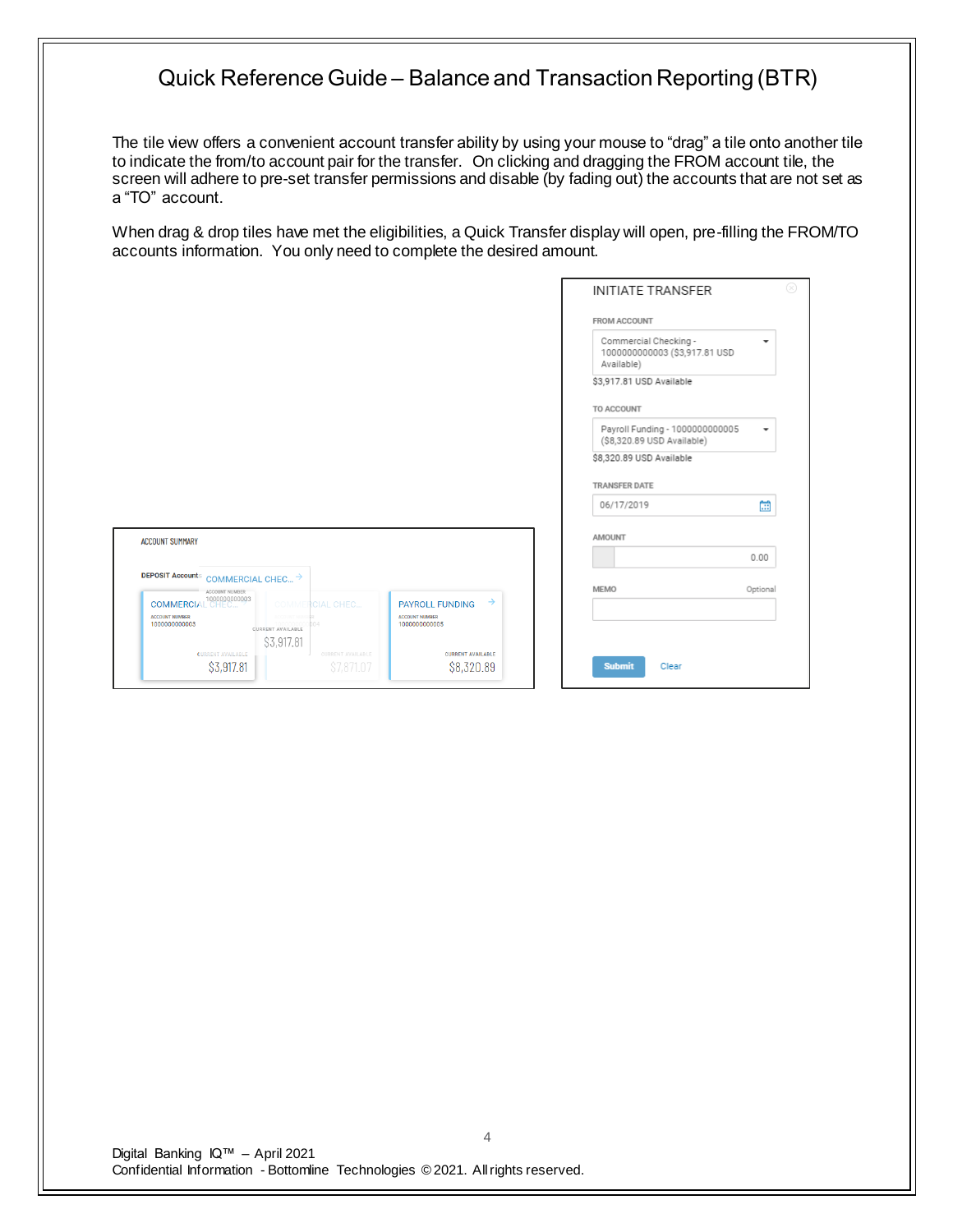**BALANCE HISTORY** 

Balance History tab in Account Summary widget provides a view to account(s) balance history for a given date.

|                                   |                          | <b>Balance &amp; Transaction Reporting</b> |        |                             | <b>Add Widget</b> | $\checkmark$ |  |
|-----------------------------------|--------------------------|--------------------------------------------|--------|-----------------------------|-------------------|--------------|--|
|                                   |                          |                                            |        |                             |                   |              |  |
|                                   |                          |                                            |        |                             |                   |              |  |
|                                   |                          |                                            |        |                             |                   |              |  |
|                                   |                          |                                            |        |                             |                   |              |  |
| <b>ALL ACCOUNTS</b>               | <b>BALANCE HISTORY</b>   | <b>ACCOUNT ACTIVITY</b>                    | EXPORT | <b>INCOMING WIRE DETAIL</b> |                   |              |  |
|                                   |                          |                                            |        |                             |                   |              |  |
| <b>ACCOUNTS</b>                   |                          | <b>DATE</b>                                |        |                             |                   |              |  |
| Select                            | $\overline{\phantom{a}}$ | 01/22/2021                                 | 囍      |                             |                   |              |  |
|                                   |                          |                                            |        |                             |                   |              |  |
|                                   |                          |                                            |        |                             |                   |              |  |
| My Alternate - 123456789<br>П     |                          |                                            |        |                             |                   |              |  |
| Payables Account - 123123123      |                          |                                            |        |                             |                   |              |  |
| Saving 1234 - 8758888             |                          |                                            |        |                             |                   |              |  |
| Test Account 1 - 10010001         |                          |                                            |        |                             |                   |              |  |
| Test Account 2 - 10010002         |                          |                                            |        |                             |                   |              |  |
| Test Account 3 - 10010003         |                          |                                            |        |                             |                   |              |  |
|                                   |                          |                                            |        |                             |                   |              |  |
| <b>CLEAR</b><br><b>SELECT ALL</b> | <b>DONE</b>              |                                            |        |                             |                   |              |  |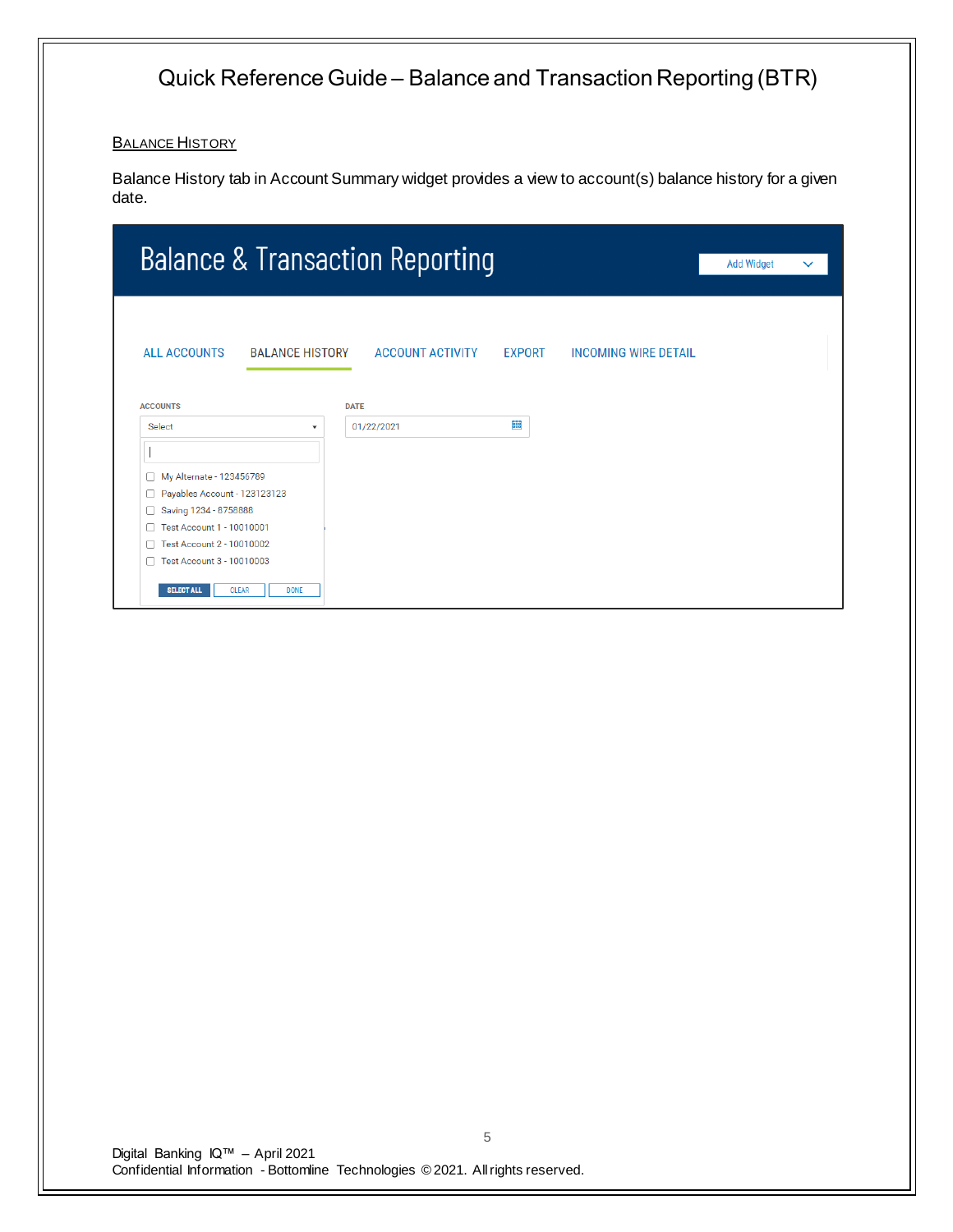Aggragate balance information for the accounts selected is presented as well as the individual account balances.

| <b>ALL ACCOUNTS</b>                                | <b>BALANCE HISTORY</b>                  | <b>ACCOUNT ACTIVITY</b> | <b>EXPORT</b> | <b>INCOMING WIRE DETAIL</b>                     |
|----------------------------------------------------|-----------------------------------------|-------------------------|---------------|-------------------------------------------------|
| Report Criteria<br>Accounts<br>1 Accounts          | Date<br>02/19/2021                      |                         |               |                                                 |
| <b>ACCOUNTS</b><br>Payables Account - 123123123    | <b>DATE</b><br>$\overline{\phantom{a}}$ | 02/19/2021              | 868           |                                                 |
| <b>SUBMIT</b><br>Cancel<br><b>Summary Balances</b> |                                         |                         |               |                                                 |
| <b>Total For 1 Accounts</b>                        |                                         |                         |               | <b>HIDE ACCOUNT TOTALS</b><br><b>EXPAND ALL</b> |
| As of: 02/19/2021                                  |                                         |                         |               | <b>TOTALS</b>                                   |
| <b>OPENING LEDGER</b>                              |                                         |                         |               | \$100,000.00                                    |
| <b>CLOSING LEDGER</b>                              |                                         |                         |               | \$651,895.35                                    |
| <b>OPENING AVAILABLE</b>                           |                                         |                         |               | \$50,000.00                                     |
| <b>CLOSING AVAILABLE</b>                           |                                         |                         |               | \$500.00                                        |
| <b>TOTAL FLOAT</b>                                 |                                         |                         |               | \$671,190.50                                    |
| 1 - DAY FLOAT                                      |                                         |                         |               | \$11,500.00                                     |
| <b>2 OR MORE DAYS FLOAT</b>                        |                                         |                         |               | \$23,000.00                                     |
| <b>TOTAL CREDITS</b>                               |                                         |                         |               | \$761,190.50                                    |
| <b>TOTAL DEBITS</b>                                |                                         |                         |               | \$209,295.16                                    |
| ÷.<br>Account 123123123<br>Checking                |                                         |                         |               |                                                 |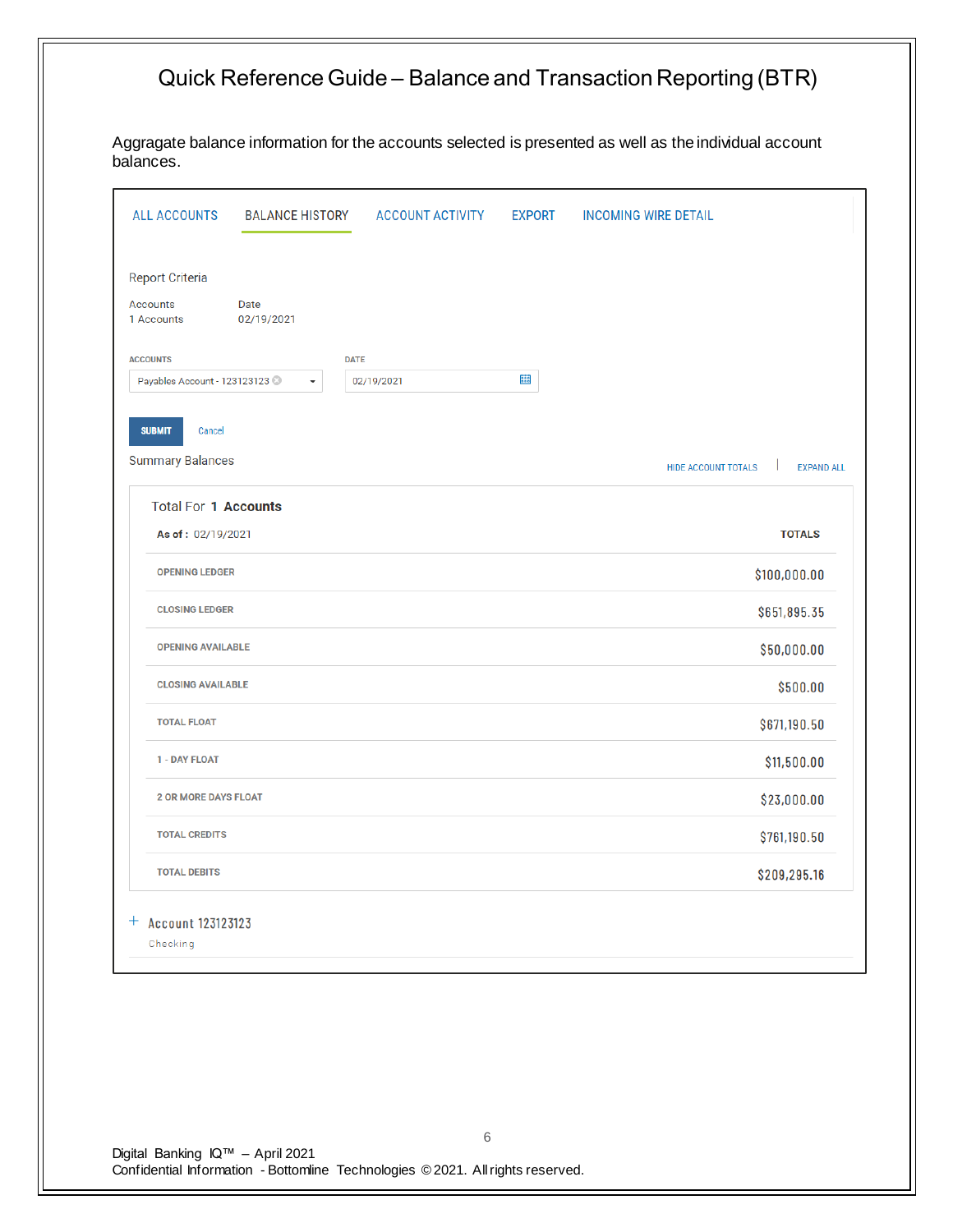#### **ACCOUNT ACTIVITY**

Account Activity tab in Account Summary widget provides you the convenience of saving frequently utilized Transaction Search criteria for reuse.

| <b>ALL ACCOUNTS</b>             | <b>BALANCE HISTORY</b> |                                 | <b>ACCOUNT ACTIVITY</b> | <b>EXPORT</b>           |                          | <b>INCOMING WIRE DETAIL</b>      |                       |
|---------------------------------|------------------------|---------------------------------|-------------------------|-------------------------|--------------------------|----------------------------------|-----------------------|
| <b>Report Criteria</b>          |                        |                                 |                         |                         |                          |                                  |                       |
| <b>ACCOUNTS</b>                 |                        | <b>DATE</b>                     |                         | <b>TRANSACTION TYPE</b> | Optional                 | <b>AMOUNT</b> Range              | Optional              |
| Payables Account -<br>123123123 | ۰                      |                                 | 03/01/2021 - 03/31/2021 | <b>All Transactions</b> | $\overline{\phantom{a}}$ | 0.00                             |                       |
|                                 |                        | <b>Previous Business</b><br>Day |                         |                         |                          |                                  |                       |
| <b>SUBMIT</b><br>Cancel         |                        | <b>Previous Month</b>           |                         |                         |                          |                                  |                       |
|                                 |                        | <b>Month to Date</b>            |                         |                         |                          |                                  |                       |
|                                 |                        | Quarter to Date                 |                         |                         |                          |                                  |                       |
| <b>Saved Criteria</b>           |                        | <b>Custom Range</b>             |                         |                         |                          |                                  |                       |
|                                 |                        |                                 |                         |                         |                          | $O$ $\sqrt{ }$<br>$\blacksquare$ | ● 业                   |
| $\Box$ all                      | <b>ACTIONS</b>         |                                 | <b>REPORT NAME</b>      | <b>ACCOUNT</b>          |                          | <b>DATE</b>                      | <b>TRANSACTIO</b>     |
| П                               | $\cdots$               |                                 | All Accounts            | multi 8                 |                          | 07/01/2019-07/30/20              | All                   |
| П                               | $\sim$ $\sim$          |                                 | <b>Red Suit</b>         | multi 2                 |                          | 07/01/2019-07/31/20              | All                   |
| П                               | $\sim$ $\sim$ $\sim$   |                                 | one account             | 123456789               |                          | 03/26/2021-03/26/20              | All                   |
|                                 |                        |                                 |                         |                         |                          |                                  | $\blacktriangleright$ |
| <b>DELETE</b>                   |                        |                                 |                         |                         |                          |                                  |                       |

### **EXPORT**

Export tab in Account Summary widget offers you the ability to output a single or multiple accounts balances and transaction information in four (4) formats – either BAI, CSV, QuickBooks or Quicken, for a single or a range of dates.

| <b>ALL ACCOUNTS</b> | <b>BALANCE HISTORY</b>   | <b>ACCOUNT ACTIVITY</b> | EXPORT                                 | <b>INCOMING WIRE DETAIL</b> |     |
|---------------------|--------------------------|-------------------------|----------------------------------------|-----------------------------|-----|
| <b>EXPORT TYPE</b>  | <b>ACCOUNTS</b>          |                         | <b>DATE</b>                            |                             |     |
| <b>BAI</b> Format   | $\overline{\phantom{a}}$ | 2 Selected              | 04/04/2021<br>$\overline{\phantom{a}}$ |                             | 898 |
| <b>BAI</b> Format   |                          |                         |                                        |                             |     |
| CSV (Delimited)     |                          |                         |                                        |                             |     |
| QuickBooks (QBO)    |                          |                         |                                        |                             |     |
| Quicken (QFX)       |                          |                         |                                        |                             |     |

7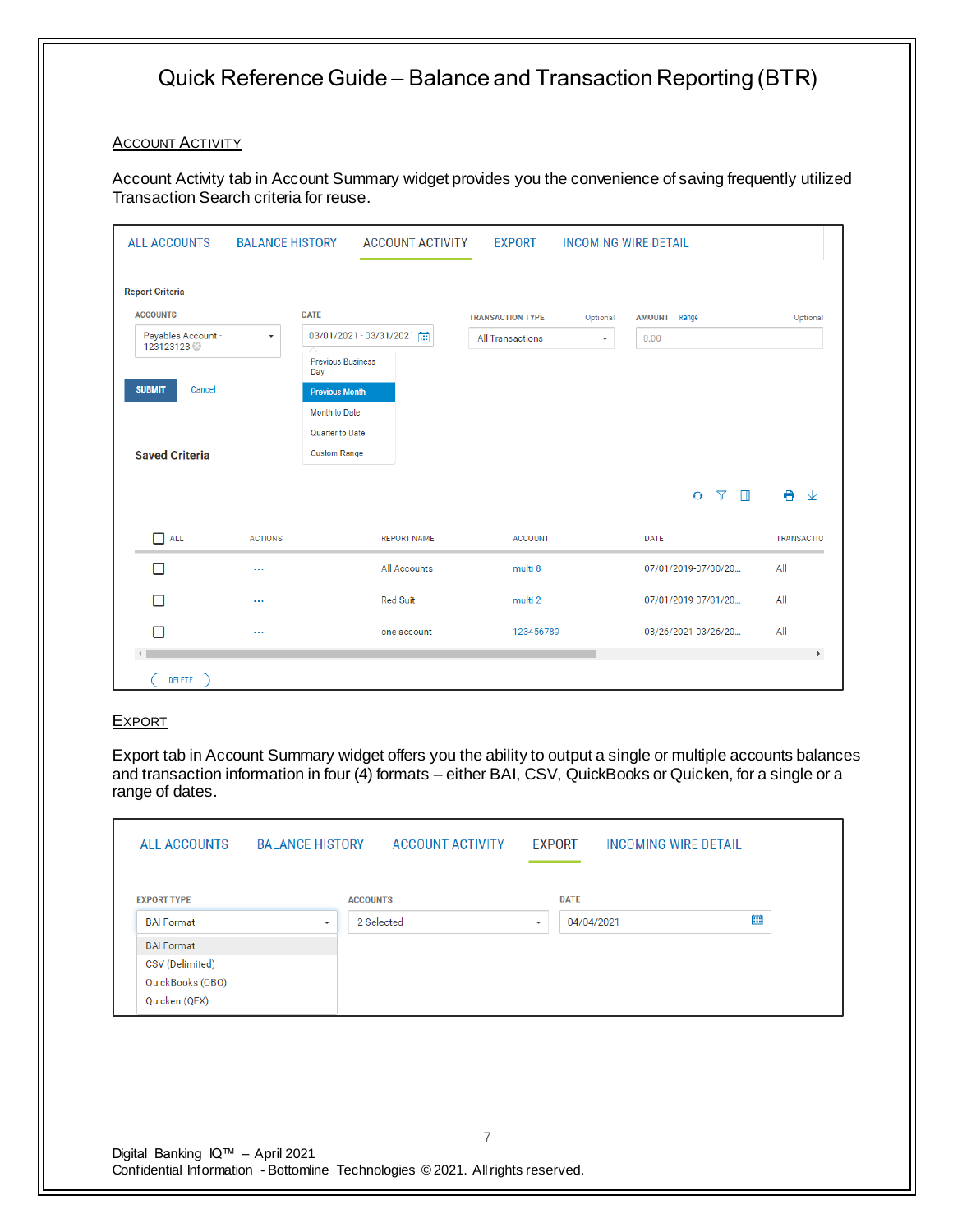#### **INCOMING WIRE DETAIL**

Access to Incoming Wire Detail tab depends on your financial institution's settings. Incoming Wire Detail tab provides the ability to view the detail payment information included with incoming wires.

The list view contains incoming wire: date and time, receiving account, amount, bank reference number, customer reference number and wire detail. The list view filtering capabilities includes the wire detail that is available on the Wire Detail screen, providing the ability to search the incoming wire payments for specific information that may not be included in the list view.

When you click on the View Detail link, you will see the Wire Detail screen with the detail information that was included with the wire payment.

| <b>WIRES FOR</b>                                |                                    | <b>RECEIVING ACCOUNT</b>          |                       |                       |                                                                                                                                                |
|-------------------------------------------------|------------------------------------|-----------------------------------|-----------------------|-----------------------|------------------------------------------------------------------------------------------------------------------------------------------------|
| 02/11/2021                                      | 888                                | Investment Account - 13489793234, | $\checkmark$          |                       |                                                                                                                                                |
| ALL ACCOUNTS $\smallsmile$                      |                                    |                                   |                       |                       | + As of 04/05/2021 12:53 PM<br>$\triangledown$<br>$\blacksquare$                                                                               |
| <b>DATE AND TIME</b>                            | <b>RECEIVING</b><br><b>ACCOUNT</b> | <b>AMOUNT</b>                     | <b>BANK REFERENCE</b> | <b>CUST REFERENCE</b> | <b>WIRE DETAIL</b>                                                                                                                             |
| 02/11/2021 07:31 PM                             | Payables Acco                      | 81,122.55                         | 9760078200            | 3360407350            | <b>I G GOLD INC GREENFIELD</b><br>IG GOLD I.G. GOLD<br><b>View Detail</b>                                                                      |
| 02/11/2021 07:31 PM                             | Payables Acco                      | 25,132.89                         | -SETT-9ACHWEB         | 3360112139            | GREENFIELD COMML CASH C&D<br>ACH SETTLEMENT CREDIT<br><b>View Detail</b>                                                                       |
| 02/11/2021 07:31 PM                             | Payables Acco                      | 14,492.94                         | 000035                | 4669                  | ORG=ACC=-1851765105<br>GREENFIELD COMMERCIAL CREDIT<br><b>CONTROL ACCOUT</b><br>300 E LONG LAKE RD STE 180<br><b>View Detail</b>               |
| 02/11/2021 07:31 PM<br>$\left\  \cdot \right\ $ | Payables Acco                      | 273,474.21                        | 000198                | 5671                  | ORG=ACC=-00884265513<br>GREENFIELD COMMERCIAL CREDIT LLC<br>300 E LONG LAKE ROAD SUITE 180<br>BLOOMFIELD HILLS, MI 48304<br><b>View Detail</b> |
| <b>VIEW 1-4 OF 4</b>                            |                                    |                                   |                       |                       | <b>DISPLAY</b><br>$4\vee$<br>1                                                                                                                 |
|                                                 |                                    |                                   |                       |                       |                                                                                                                                                |